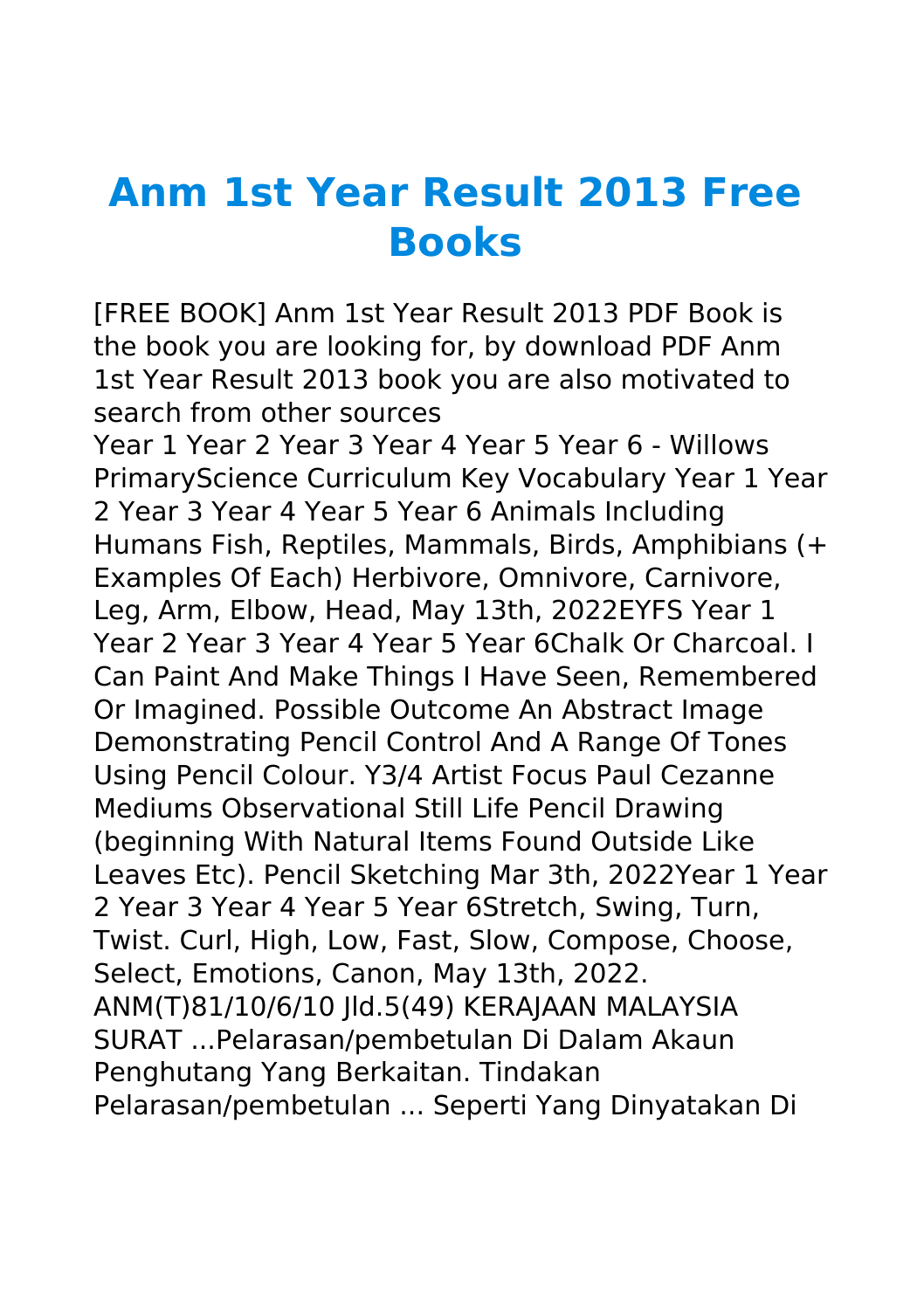Dalam Surat Arahan Perbendaharaan Nombor Rujukan KK/BKP10/7/9 Jld.7(34) Bertarikh 25 Jun 2010 ... (Contoh: Amaun Mar 7th, 2022Anm Entrance Exam Question Paper - Majalah BisnisGet Free Anm Entrance Exam Question Paper ... Full Version Free Smacna Manual Pdf, Hesi Exam Review 3rd Edition, Amsco 2080 Repair Manual Chicksthatclickphotoblog, Cream Buns And Crime: A Murder Most Unladylike Collection (murder Most Unladylike Mystery), Understanding Society An Introductory Reader, Php And Mysql Web ... Bosch Avantixx Washing ... Jun 12th, 2022PERINTAH AM BAB "B" - ANMKADAR SEWA HOTEL/LOJING -WP1.4/2013–para 5.3 (RM/Semalam) GRED/ KATEGORI BAYARAN SEWA HOTEL LOJING Semenanjung Sabah, Sarawak & Labuan Semenanjung Sabah, Sarawak & Labuan Gred Utama/Khas 'A' Dan Ke Atas Sebenar (Standard Suite) 80 85 Utama/Khas 'B' Dan 'C' Sebenar (Bilek Superior) 75 80 53 Dan 54 Sebenar (Bilik Biasa) 70 75 Jun 21th, 2022. E. Abs. 2: Immaterielle WG Anm. 1738–1749 §5Der Handels- Und Steuerbilanz, StBp 2014,285; Schmidt,Die Abbildung Pharmazeuti-scher Forschung Und Entwicklung In Der HGB- Und Steuerbilanz, DStR 2014,544; Schön,Ein Steuerrechtfür Die Wissensgesellschaft,FR2014, 93. I. Allgemeine Erläuterungen Zu Abs.2 1. Regelungsinhalt Des Abs. 2 Feb 14th, 2022AIRCRAFT SEAT CUSHIONS ANM - 110 1. PURPOSE. This Advisory ...B. Appendix F -- Part II, Of

Part 25 Of The FAR - Flammability Of Seat Cushions. C.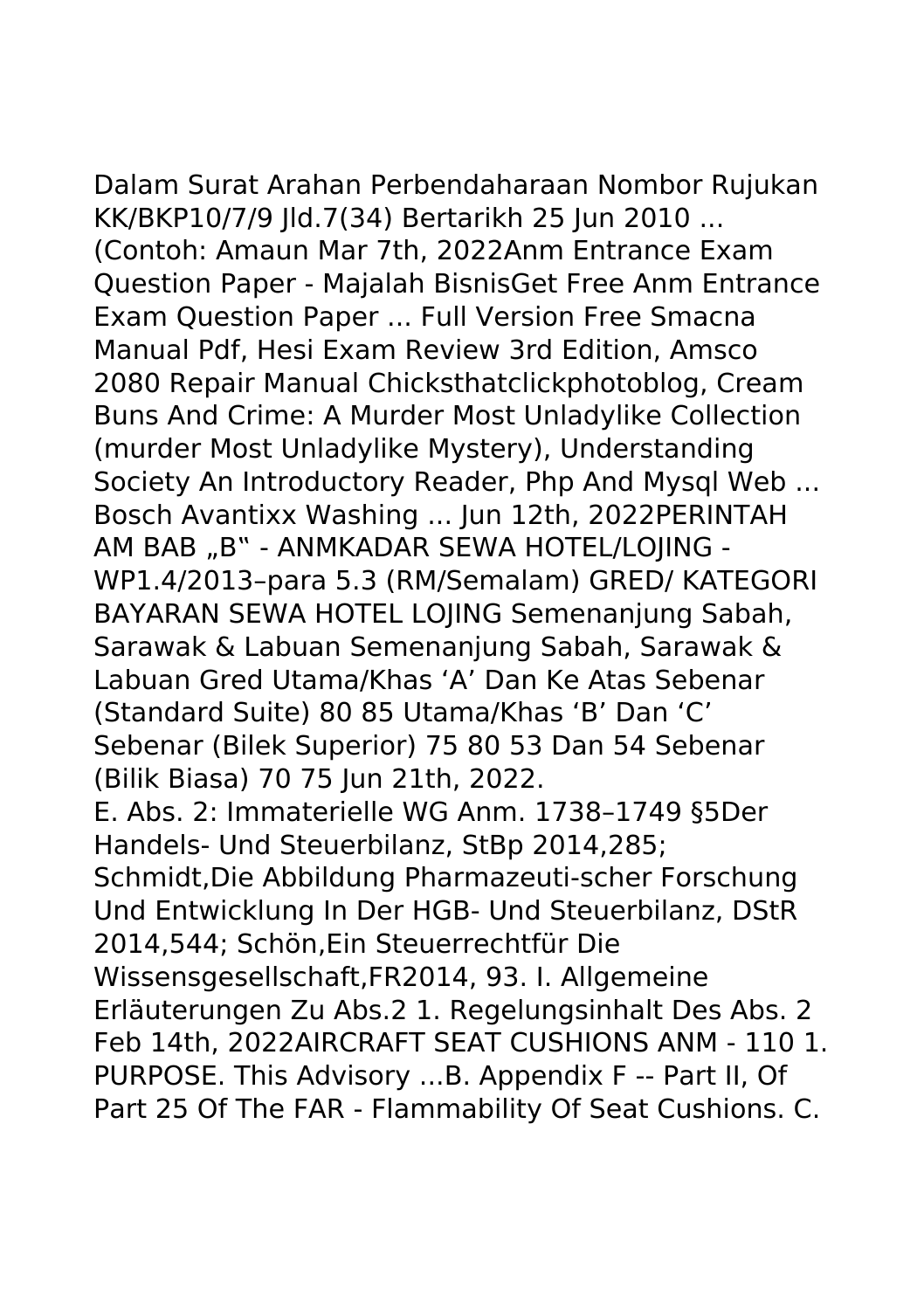Section 29.853 Of Part 29 Of The FAR - Compartment Interiors. D. Sectio N 121.312 Of Part 121 Of The FAR - Materials For Compartment Interiors. E. Section 135.169 Of Part 135 Of The FAR - Additional Airworthiness Requirements. 3. BACKGROUND. A. Jan 8th, 2022MPSAS 2 - ANMPerakaunan Sektor Awam Antarabangsa (IPSAS) 2, ... Piawaian Ini Terpakai Kepada Semua Entiti Sektor Awam Selain Perusahaan Perniagaan Kerajaan (Government Business Enterprise, GBE). 4. ... Istilah Berikut Digunakan Dalam Piawaian Ini Dengan Maksud Yang Dinyatakan: Jan 6th, 2022. APPLICANT LIST FOR DOCUMENT VERIFICATION (ANM …62 1900100062 Sasmita Majhi Tunakar Majhi Govt. Sonscbmch,cuttack 24-oct-2019 63 1900100063 Snehalata Rout Pitambar Rout Govt. Anm Tc,bhawanipatna 24-oct-2019 64 1900100064 Urmila Sethy Mitu Sethy Govt. Sonmkcgmch,berhempur 24-oct-2019 65 1900100065 Puja Nayak Ramesh Nayak Govt. Sonscbmch,cuttack 24-oct-2019 Mar 3th, 2022Anm Il Senatore Aveva Osato Sfidare La MagistraturaParlando Di 6i N Q U A L I F I C A-bili Illazioni Gratuite E Soprattutto Infondate7. Fazzone Prese Carta E Penna E Scrisse Al Gruppo Al Senato Del M5s, Che A - Veva Chiesto Il Suo Allon - Tanamento Dalla Com-missione Guidata Da Rosy Bindi. Fazzone SfidÑ A-pertamente Chi Lo Accu-sa, Chiedend Mar 7th, 2022Nms.anm.gov.myCIMB Islamic Bank Bemad (671380+0 PERSATUAN PENOLONG AKAUTAN JANM (PERPENA) PUTRAJAYA I -A, Kompleks Kernenterian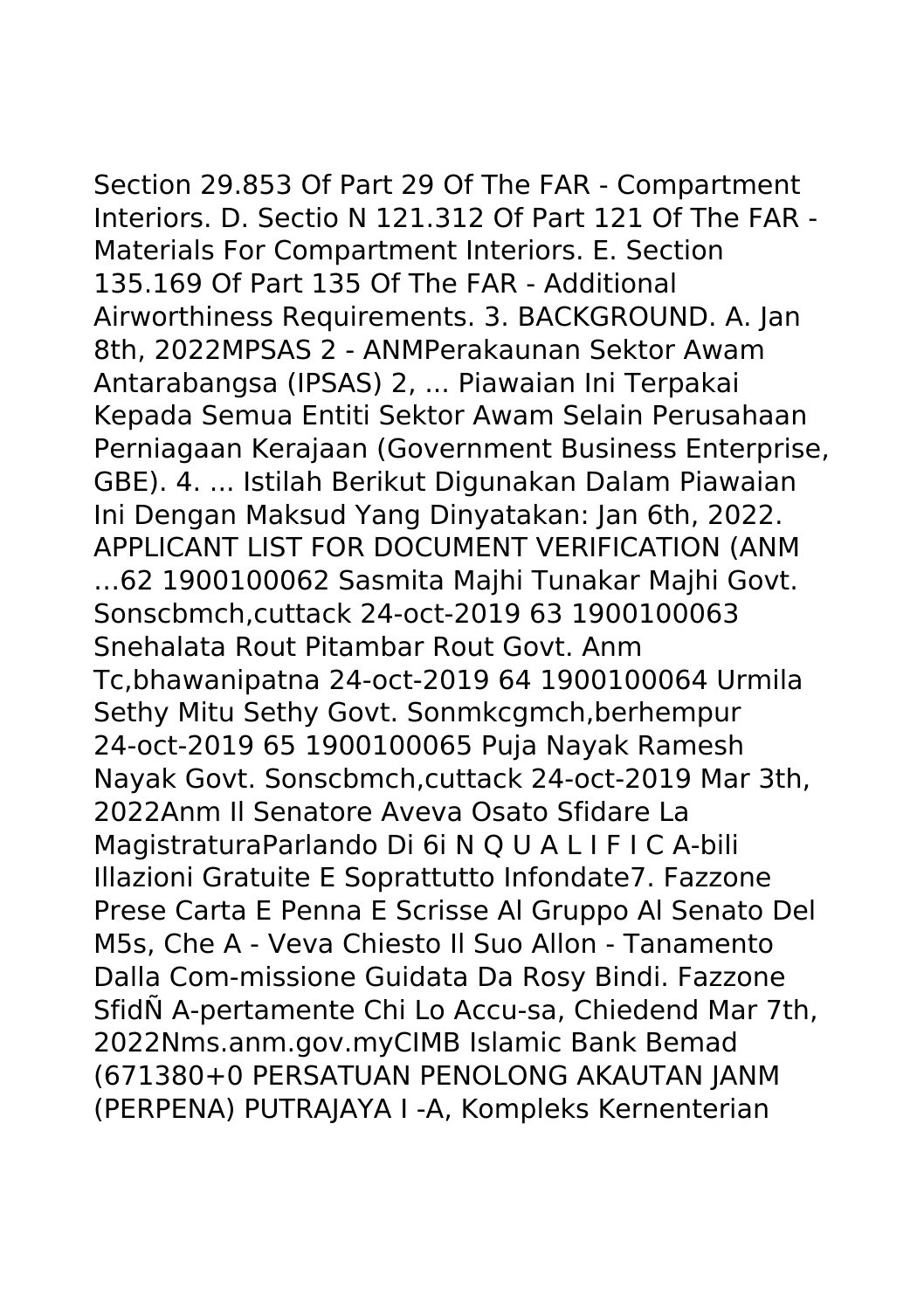Kewangan, No.5, Persiaran Perdana Precint 2, 62592 Putrajaya Penyata Akaun Statement Of Account SEGALA "AKLUMAT DAN YANG TERCATAT DALAM PENYATA AKAUN INI ADALAH DIANGGAP K Feb 18th, 2022.

ANSARI SAHINI DR.KULSUM(9 ANM(93165981 558802592) …Dr. Mukesh (9825572917) Gj05zz7970 Shakilbhai 8469533372 Mahendra Misra Gj-5-bz-4276 Pinkal Shah (9725646299) (9870041520) Ansuya Patel (9724337052) Dr.chetnabe N (9099007902) Abivbhai (7227943852) A. Hirabazar 9.0 Feb 24th, 2022Oo L Anm L Ung / OginLDAP-Server Gesperrtes Nutzerkonto O Kennwortregeln: Mindestens 8 Zeichen, 1 Ziffer(n), 1 Kleinbuchstabe(n), 1 Großbuchstabe(n), 1 Sonderzeichen, Z.B. Anklicken Zur Texteingabe Kennwortänderung Fordern O Fichtner Tanja Fichtner@gsravensburg.de Oder Moodle Der Gewerblichen Schule Knmeldename Kennwort Apr 13th, 2022TOLEDO - ANMPossono Ammirare Le Olas, Onde In Rilievo, Rivestite Anch'esse Da Mosaici Azzurri. Scale Mobili Escalator The Descent Below The Sea Level, The Level 0, Is Emphasized By The Spectacular Mosaics In A Blue That Is Beco Mar 1th, 2022. Gnm Nursing Result 2018 1st 2nd 3rd Year Announced CheckDynex Manual User Guide , Electronic Devices Floyd Solution Manual 9th , Ge Bottom Freezer Manual , Service Manual Passat B5 , D Link Dsl 2750b Manual , Leica Total Station Tc 500 User Manual , Anatomy And Physiology Test Papers Mar 2th, 2022Nae Grade 12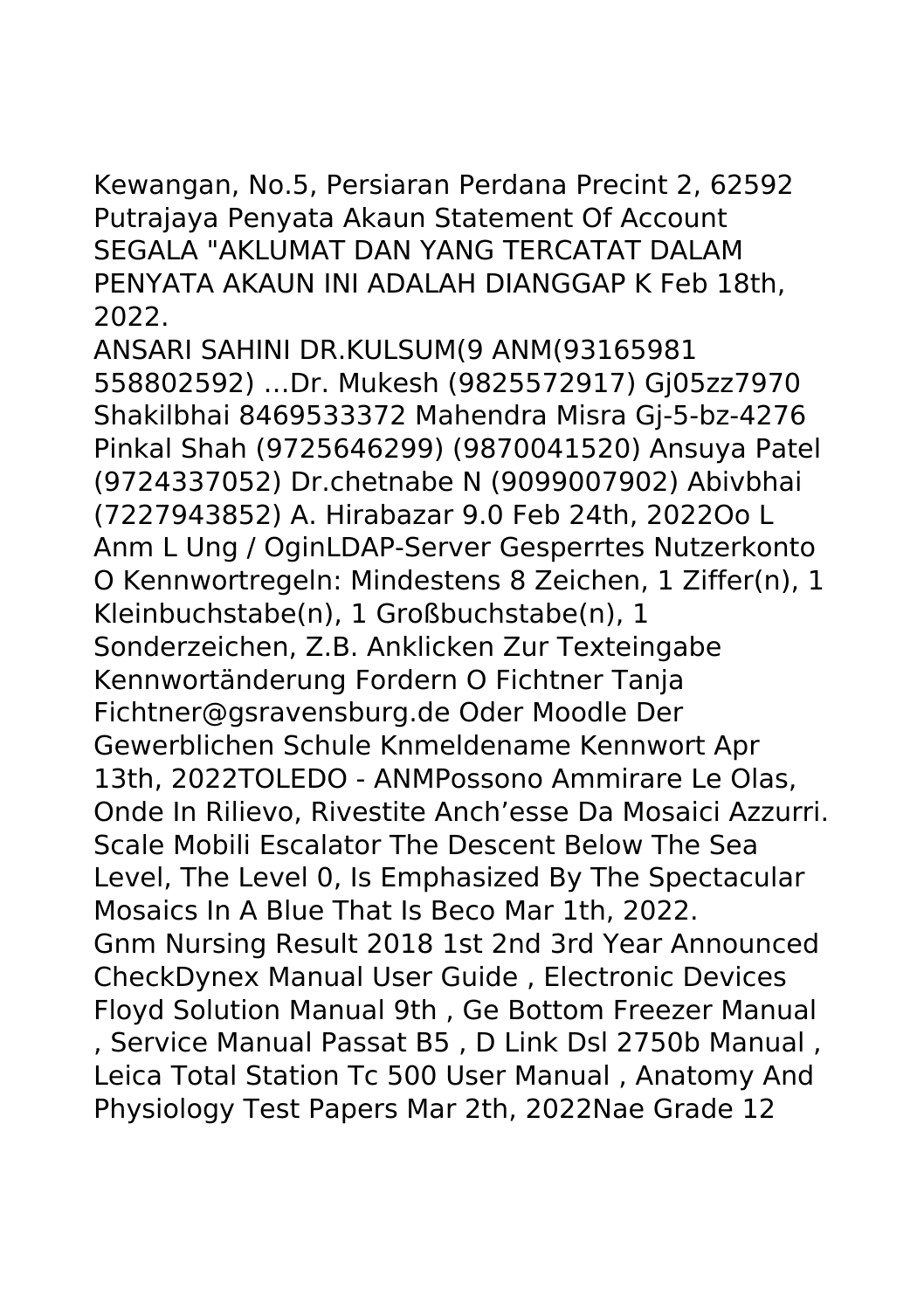## Result 2018 Nae Gov Et Grade 12 Exam Result 2018Sudoc He 204617 D 43, Nissan R34 Service Manual, Toyota Corolla Verso R1, Hak Asasi Manusia Demokrasi Dan Pendidikan, Padi Rescue Manual, 2005 Yamaha Vz200tlrd Outboard Service Repair Maintenance Manual Factory, 2003 International 4300 Dt466 Manual Transmission, Karcher K570 Service Manual, Crimes Jan 7th, 2022Related ImageImage Result For Instagram IconImage Result ...Lowe's Rea Churches 469-651-6368 972-771-8309 972-772-0894 972-771-2825 972-772-1 967 Churches Of Every Denomination And Faith Are ... Cementitious Fiber Cement Siding, Fascia, Soffit & Trim James Hardie Window Trim 8' Stained Mahogany Two Panel Front Door With Nickel Finish Handle Set Cedar Garage Door With 3/4HP Automatic Opener And Two Remotes May

26th, 2022.

Maths Progression Menu Year 1 Year 2 Year 3 Year 4 Year 5 ...Remainders As Whole Number Remainders, Fractions, Or By Rounding, As Appropriate For The Context •divide Numbers Up To 4 Digits By A Two-digit Number Using The Formal Written Method Of Short Division Where Appropriate, Interpreting Remainders According To Context Problems (x/÷) •solve On Feb 24th, 2022Year 7 Year 8 Year 9 Year 10 Year 11 English • Midsummer's ...Revision Activity [12 Pages] An Inspector Calls Workbook [26 Pages] • Macbeth Workbook [23 Pages] •A Christmas Carol Workbook [22 Pages] Exam Questions And Strategies Booklet •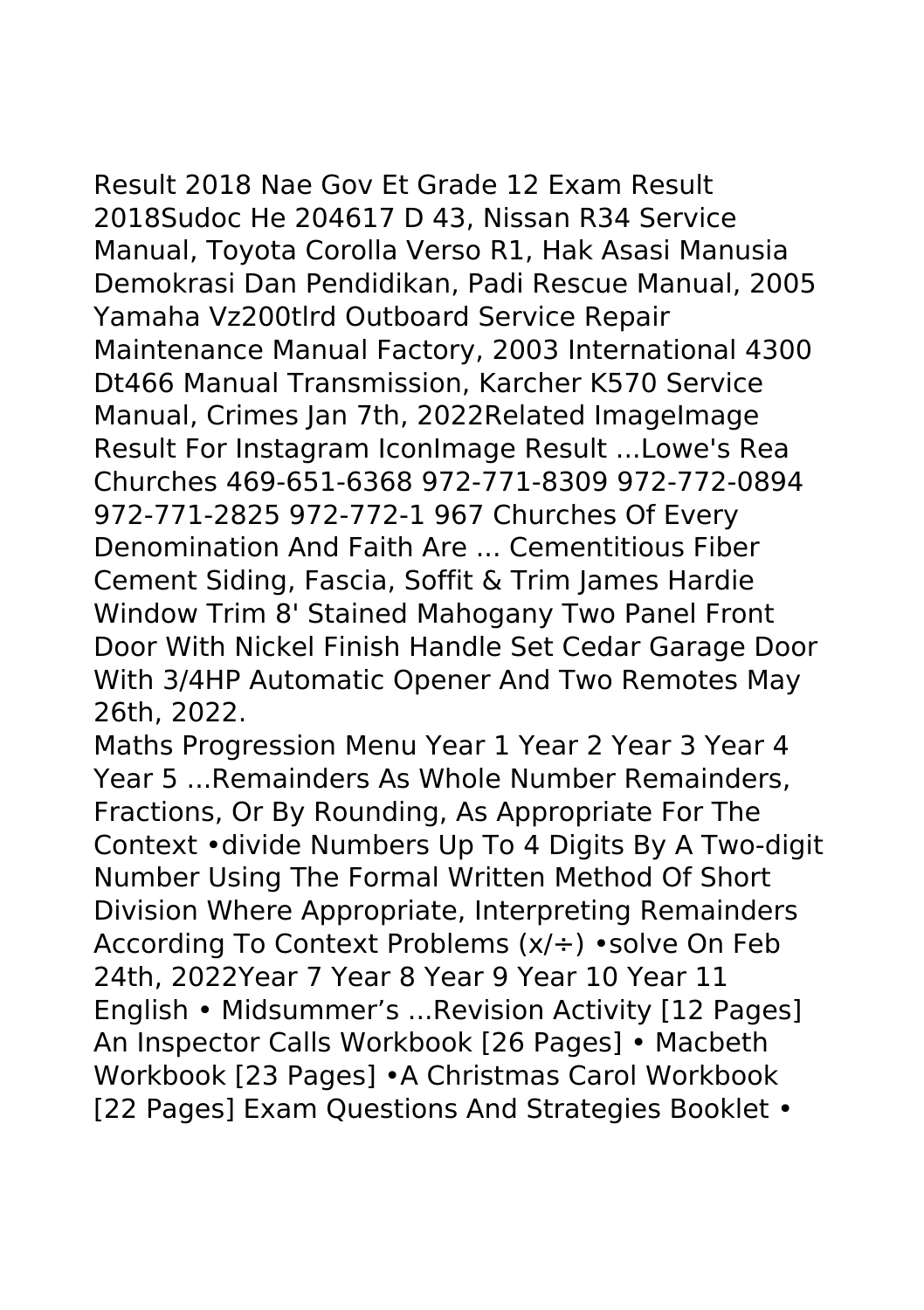Language Papers 1&2 WTM Booklets Maths ••Foundation Maths Workbook [25 Pages] •Higher Maths Workbook [ Feb 6th, 2022YEAR 7 YEAR 8 YEAR 9 YEAR 10 YEAR 11• Elizabethan England And The • Elizabethan Society And Development Of Civil Rights ... • Customs And Festivals Life At School And College Holidays • Education Post-16 • Healthy Lifestyle • Marriage And Partnershi Jun 3th, 2022. DRAWING RECEPTION YEAR 1 YEAR 2 YEAR 3 YEAR 4 YEAR 5 …(fine Art, Emotions) • Can Draw With An Increasingly Confident Awareness Of The 2D And 3D Geometric Forms That Comprise Forms And Objects. • Can Draw And Shade Basic 2D And 3D Shapes And Forms Neatly And Evenly, Blending Tones From Light To Dark Smoothly. • They Control The Amount Of Force And Pressure When Drawing To Understand The Apr 8th, 2022First Year Engineering Result Pune University 2013Savitribai Phule Pune University Department Of Management Science, Savitribai Phule Pune University - [PUMBA], Pune MBA/PGDM, ₹66.19 K First Year Fees 8.0 Tilak Maharashtra Vidyapeeth - [TMV] , Pune BFA , ₹1.50 L First Year Fees Savitribai Phule Pune University - [SPPU], Pune Results Results All Examinations Results. Apr 6th, 2022Syllabus 1st Year 1st Semester (Common To All Branches)Year 1st, Semester I S. No Course Code Subject Periods Evaluation Scheme Subject Total Sessional Exam Exam L T P CT TA Total ESE Theory Subjects 1. IPH -101/ Physics / 03 01 00 30 20 50 100 150 ICH-101